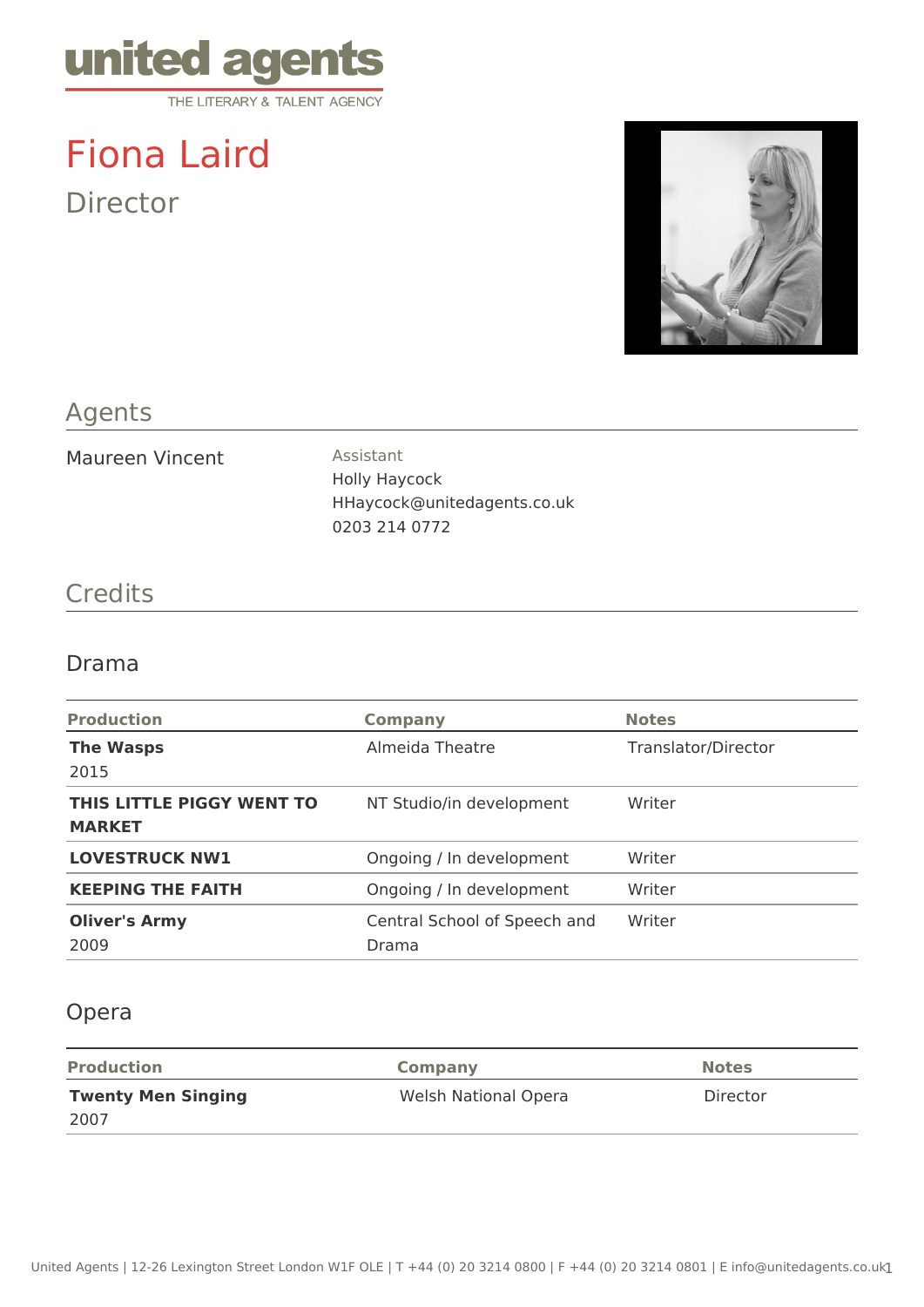## Radio

| <b>Production</b>                        | Company            | <b>Notes</b>                   |
|------------------------------------------|--------------------|--------------------------------|
| <b>Stand Up for The Classics</b><br>2016 | <b>BBC</b>         | <b>BBC Radio 4 Contributor</b> |
| <b>Amazed and Surprised</b><br>2006      | <b>BBC Radio 3</b> | Director                       |
| Pal Joey/On Your Toes<br>2002            | <b>BBC Radio 3</b> | Director                       |

## Television

| <b>Production</b>                                            | <b>Company</b>              | <b>Notes</b> |
|--------------------------------------------------------------|-----------------------------|--------------|
| <b>Sandi and Ronnie's Christmas Cracker</b><br>$2009 - 2010$ | Sky TV                      | Director     |
| <b>The Turning Point</b><br>2009                             | Sky TV                      | Director     |
| <b>Musicool Live Show</b><br>2007                            | <b>Channel 4 Television</b> | Director     |
| Director 'mentor' MUSICOOL<br>2007                           | <b>Channel 4 Television</b> | 'Mentor'     |
| <b>Random Acts of Variety</b><br>1990                        | <b>HATV</b>                 | Director     |

#### Theatre

| <b>Production</b>                         | <b>Company</b>               | <b>Notes</b>                                        |
|-------------------------------------------|------------------------------|-----------------------------------------------------|
| <b>The Merry Wives of Windsor</b><br>2018 | Royal Shakespeare<br>Company | Director                                            |
| <b>Return to the Shangri-La</b><br>2011   | NT Studio                    | by Gemma Langford                                   |
| <b>A Few Words With George</b><br>2011    |                              | New musical by Gershwin / Leslie<br><b>Bricusse</b> |
| <b>Lovestruck NW1</b><br>2011             | <b>CSSD</b>                  |                                                     |
| <b>Keeping the Faith</b><br>2010          | CSSD and Workshop            |                                                     |
| <b>Emperor of the Moon</b><br>2010        | <b>CSSD</b>                  |                                                     |
| <b>The Empty Sky</b><br>2009              | NT Studio                    | Writer (co-writing Sandi Toksvig)                   |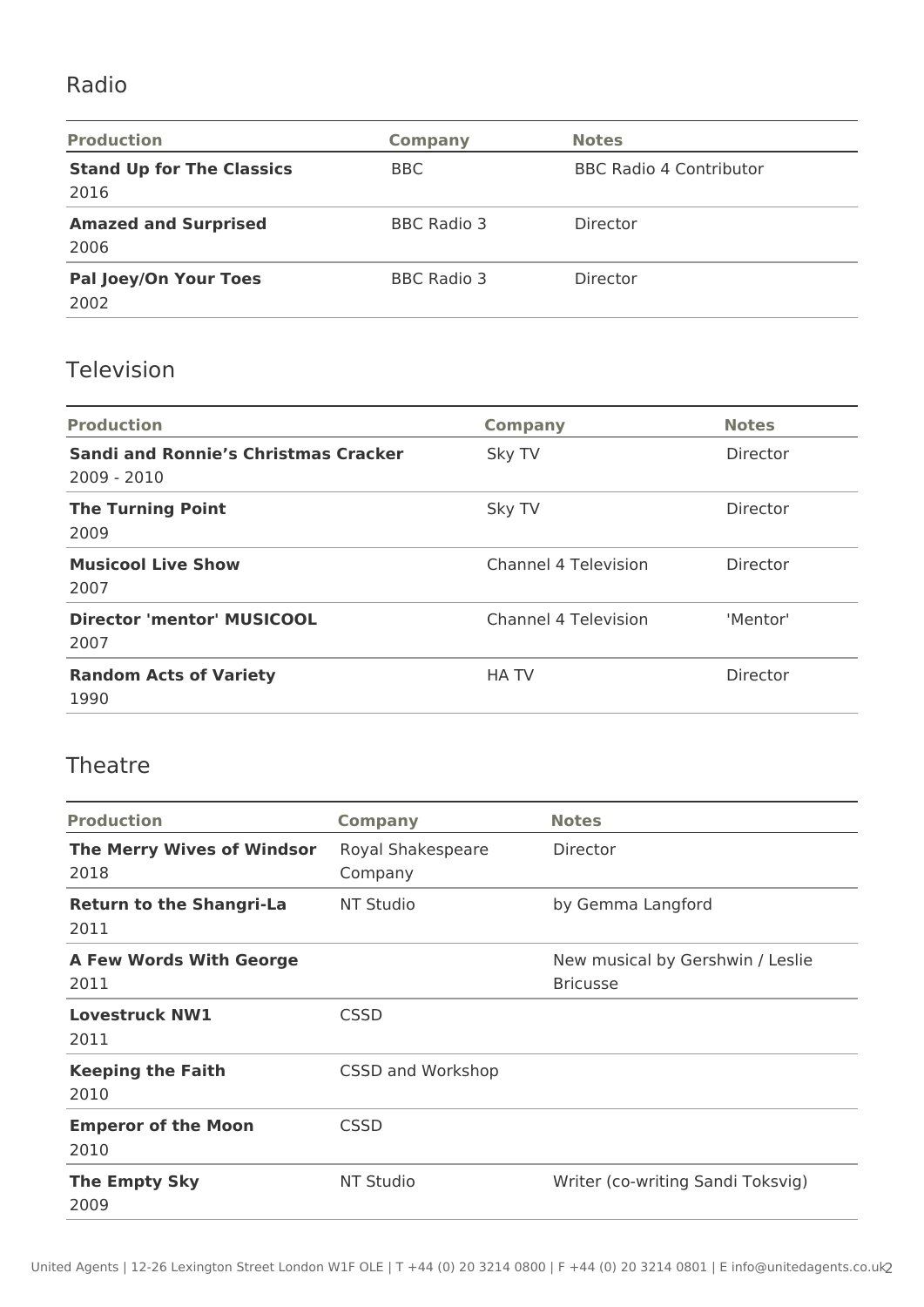| <b>Production</b>                                      | <b>Company</b>                    | <b>Notes</b>               |
|--------------------------------------------------------|-----------------------------------|----------------------------|
| <b>Christmas Cracker</b><br>2009                       | Royal Festival Hall               | Director                   |
| <b>The Last Five Years</b><br>2008                     | Theatre Royal Haymarket Director  |                            |
| <b>They're Playing Our Song</b><br>2008                | Menier Chocolate Factory Director |                            |
| <b>Woyzeck</b><br>2008                                 | New Musical Workshop              | Director                   |
| <b>The Common Pursuit</b><br>2008                      | Menier Chocolate Factory          | Director                   |
| <b>Cinderella</b><br>2007                              | Old Vic                           | Director                   |
| <b>International Season</b><br>2007                    | Royal Court                       | Director                   |
| <b>Amazed and Surprised</b><br>2006                    | Royal Court                       | Director                   |
| <b>Prince of Fire</b><br>2006                          | <b>Greenwhich Theatre</b>         | Director                   |
| <b>Moby Dick</b><br>2005                               | <b>Greenwhich Theatre</b>         | Director                   |
| Longitude<br>2005                                      | <b>Greenwhich Theatre</b>         | Director                   |
| <b>Aladdin</b><br>2005                                 | <b>Greenwhich Theatre</b>         | Director                   |
| <b>Charming</b><br>2004                                | New Musical Workshop              | Director, Writer           |
| <b>Map of the Heart</b><br>2004                        | Salisbury Playhouse               | Director                   |
| The Musicals of Boublil &<br><b>Schoenberg</b><br>2003 | Symphony Hall,<br>Birmingham      | Director, Composer         |
| The Emperor and the<br><b>Nightingale</b><br>2003      | Watermill, Newbury                | Director                   |
| <b>Kombat</b><br>2003                                  | NT Studio                         | Director, Writer, Composer |
| <b>Habitats</b><br>2002                                | <b>Gate Theatre</b>               | Director, Composer         |
| <b>Pal Joey/On Your Toes</b><br>2002                   | <b>Brighton Dome</b>              | Director                   |
| <b>High Society</b><br>2001                            | <b>Sheffield Crucible</b>         | Director                   |